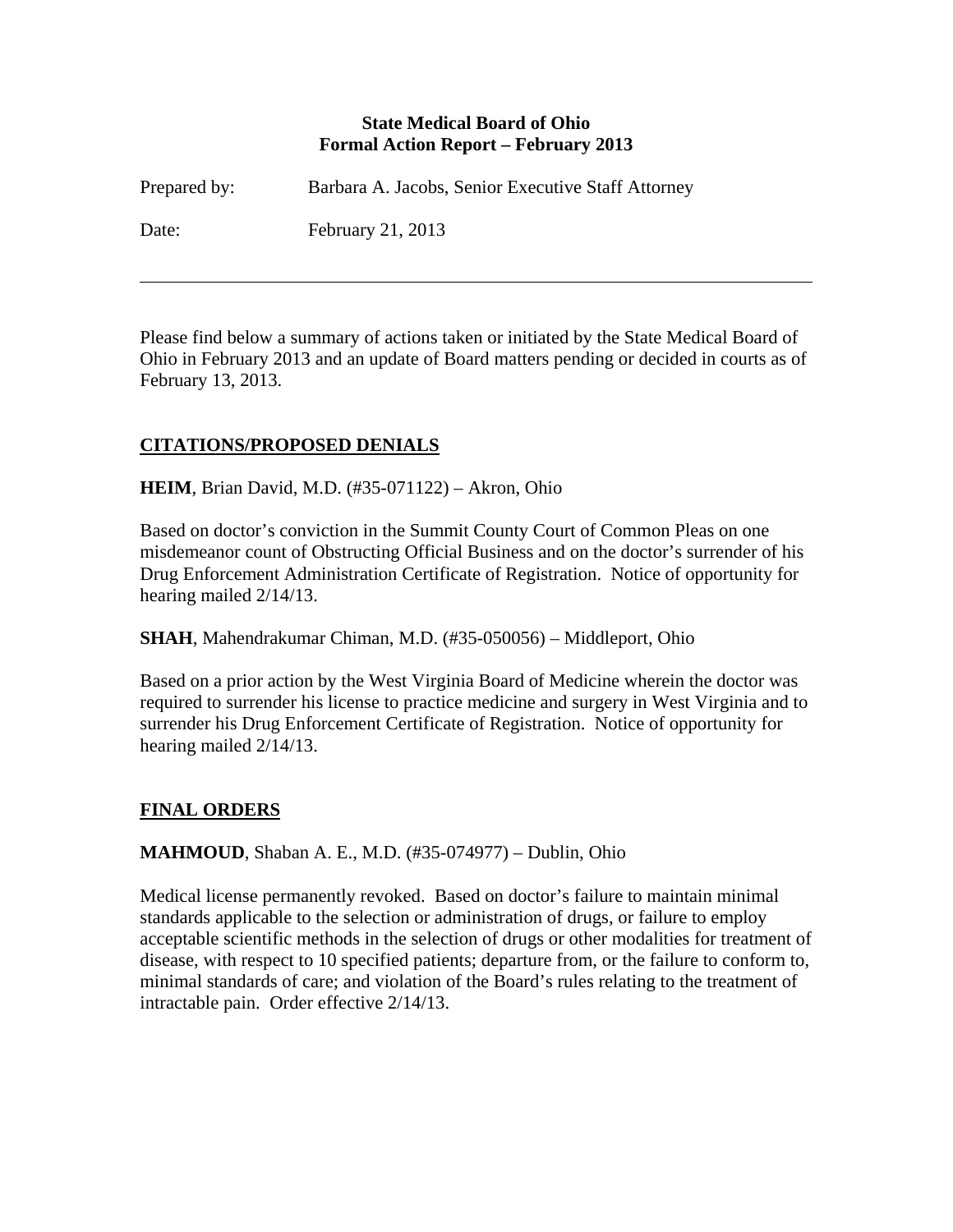**SOTO**, Jessica Marie (M.T. Applicant) – Ottawa, Ohio

Application for massage therapy license granted. License suspended for at least thirty days with conditions for reinstatement and probation established. Based on applicant's conviction in the Putnam County Court of Common Pleas on two felony counts of Trafficking, which was itself based upon the applicant having sold marijuana to a confidential informant. Order effective 2/14/13.

# **CONSENT AGREEMENTS**

**BUTURLA**, Sean Alexander Fryzell, M.D. (#57-018722) – Toledo, Ohio

Training certificate reinstated subject to probationary terms, conditions, and limitations based on doctor having been deemed capable of practicing according to acceptable and prevailing standards of care so long as treatment and monitoring requirements are in place. Agreement effective 2/13/13; Agreement to remain in effect for at least five years prior to any request for termination.

**MACDONALD**, Eric Paul, M.D. (#35-070363) – Wheelersburg, Ohio

Medical license reinstated subject to probationary terms, conditions, and limitations based on doctor having been deemed capable of practicing according to acceptable and prevailing standards of care so long as treatment and monitoring requirements are in place. Agreement effective 2/13/13; Agreement to remain in effect for at least five years prior to any request for termination.

**NELSON**, Jeffrey Tait, M.D. (#57-020202) – Cleveland, Ohio

Training certificate reinstated subject to probationary terms, conditions, and limitations based on doctor having been deemed capable of practicing according to acceptable and prevailing standards of care so long as treatment and monitoring requirements are in place. Agreement effective 2/13/13; Agreement to remain in effect for at least five years prior to any request for termination.

**REDDY**, Sheila Sandadi, M.D. (#57-020391) – Cleveland, Ohio

Training certificate reinstated subject to probationary terms, conditions, and limitations based on doctor having been deemed capable of practicing according to acceptable and prevailing standards of care so long as treatment and monitoring requirements are in place. Agreement effective 2/13/13; Agreement to remain in effect for at least five years prior to any request for termination.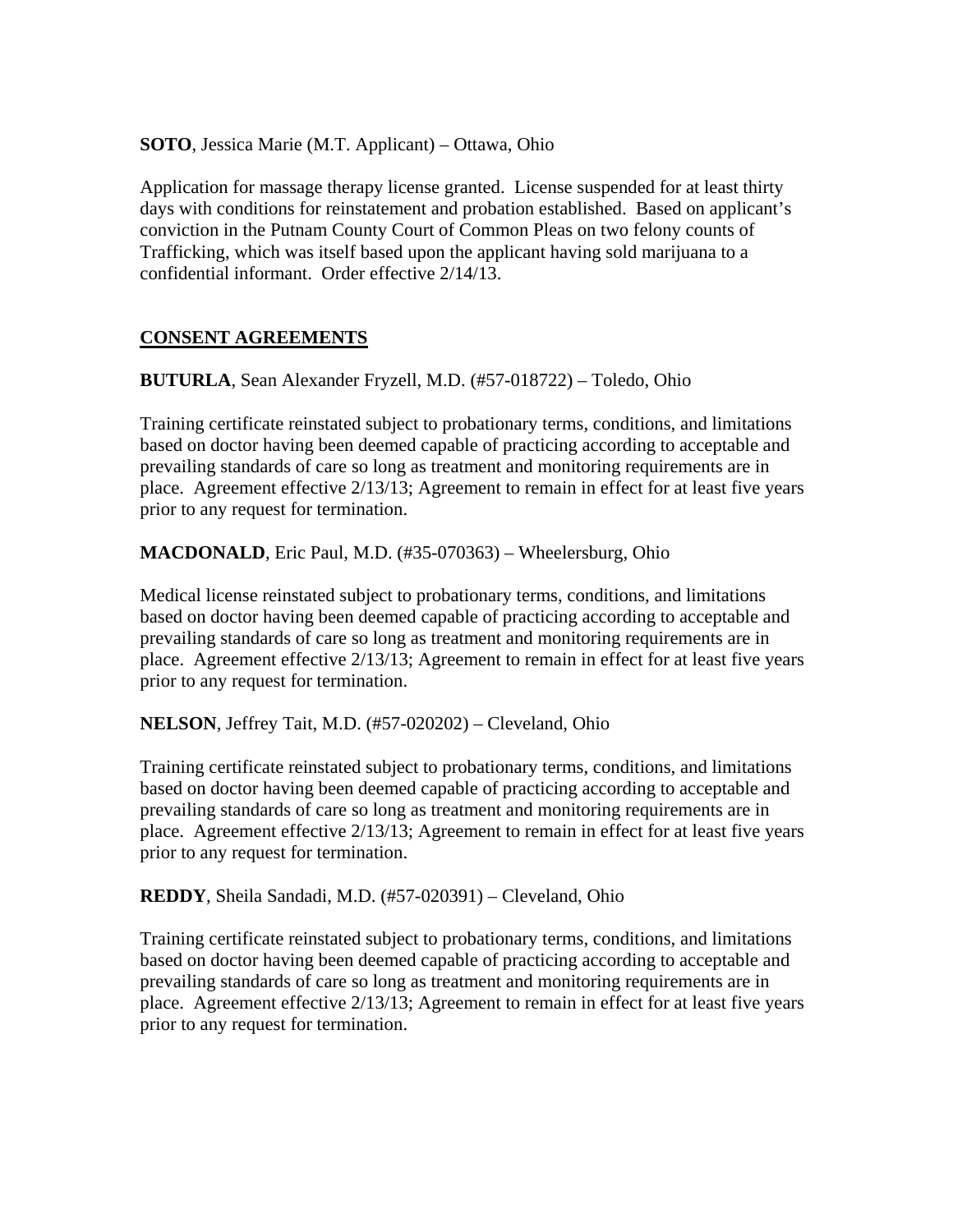**YOUNG**, Gregory G., D.P.M. (#36-002402) – Novelty, Ohio

Podiatric medical license restored and limited and restricted to perform duties as designated by his employer and under supervision, except that doctor shall not perform surgery and is prohibited from prescribing, administering or dispensing any drug or medicine. Based on doctor not having practiced clinical medicine in at least two years prior to his application for restoration of license. Agreement effective 2/13/13. NON-DISCIPLINARY.

#### **VOLUNTARY SURRENDERS/RETIREMENTS**

**BEYER**, John, M.D. (#35-026593) – Columbus, Ohio

Permanent revocation of medical license authorized by doctor in lieu of formal disciplinary proceedings pursuant to Section 4731.22(B)(20), Ohio Revised Code, to wit, Rule 4731-11-11, Ohio Administrative Code. Effective 3/16/13.

**DUNCAN**, Paul W., D.O. (#34-001542) – Portsmouth, Ohio

Doctor's permanent voluntary retirement of osteopathic medical license accepted by Board in lieu of further investigation regarding a possible violation of Section 4731.22(B)(22), Ohio Revised Code. Effective 2/13/13.

**GLADDEN**, Jamie Lynn, M.D. (#35-076076) – Grand Rapids, Ohio

Permanent surrender of medical license authorized by doctor in lieu of continuing compliance with the terms of an Entry of Order issued by the Board on 11/21/12. NON-DISCIPLINARY. Effective 2/13/13.

**JANIS**, Leonard Roger, D.P.M. (#36-001643) – Hilliard, Ohio

Permanent revocation of podiatric medical license authorized by doctor in lieu of further investigation of a possible violation of Sections 4731.22(B)(2) and (B)(6), Ohio Revised Code. Effective 2/13/13.

**KITZEL**, Jennifer, M.D. (#35-095413) – Rocky River, Ohio

Permanent revocation of medical license authorized by doctor based on her admission that she is not in compliance with the terms of 11/14/13 Step I Consent Agreement and in lieu of formal disciplinary proceedings pursuant to Section 4731.22(B)(15), Ohio Revised Code. Effective 2/13/13.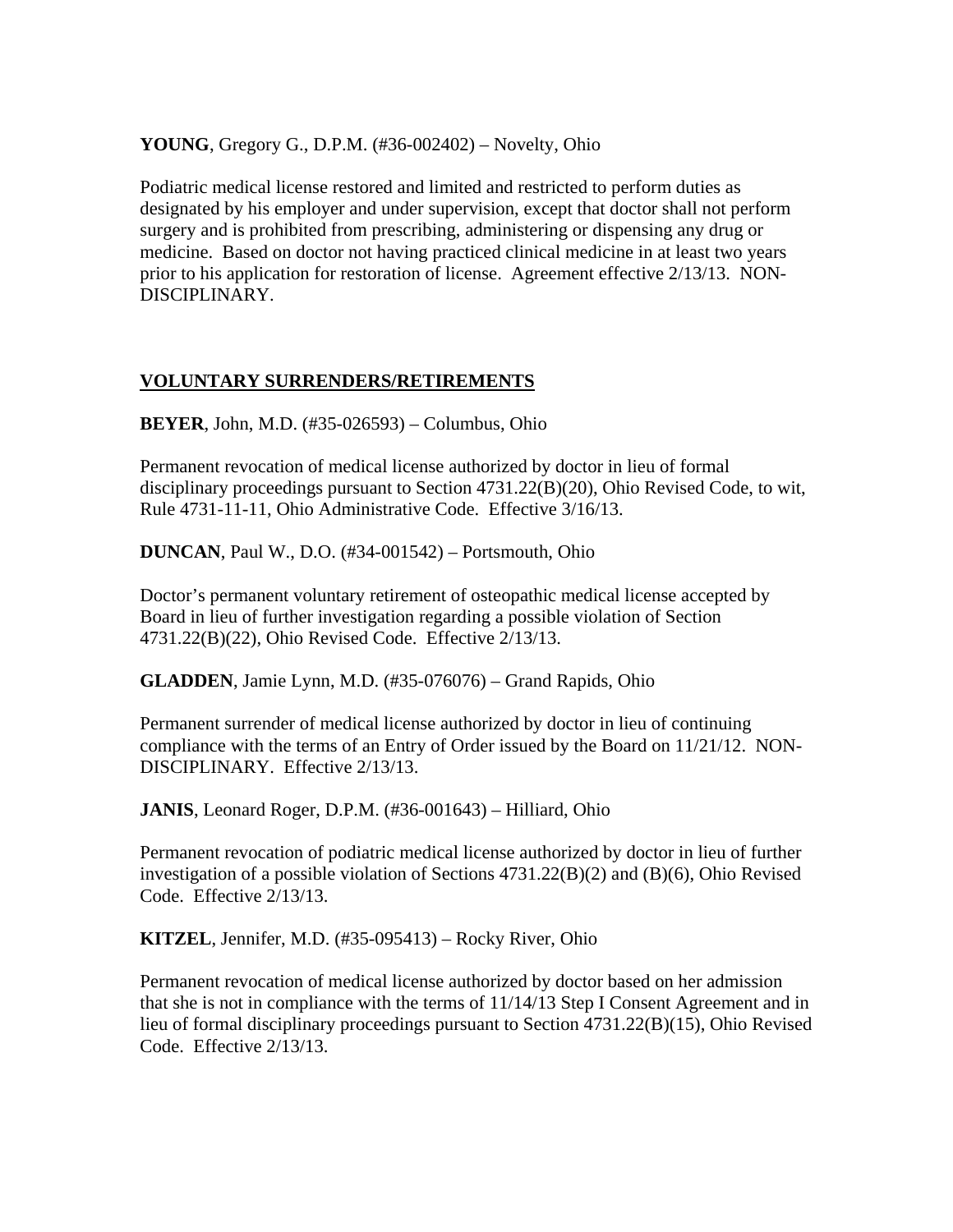**MERRILL**, Charles Edward, Sr., D.O. (#34-005908) – Marietta, Ohio

Permanent revocation of medical license authorized by doctor in lieu of further investigation of a possible violation of Section 4731.22(B)(18), Ohio Revised Code. Effective 2/13/13.

# **PROBATIONARY REQUESTS AND MODIFICATIONS**

**BIERER**, Craig Lindsey, D.O. (#34-008396) – Hamilton, Ohio

Doctor's request for approval of monitoring physician granted by vote of the Board on 2/13/13. Frequency and number of charts to be reviewed by monitoring physician established.

**ATANASOFF**, Nicholas Anthony, D.O. (#34-007837) – Boardman, Ohio

Doctor's request for approval of professional ethics course granted by vote of the Board on 2/14/13.

**BLAIR**, Mark Erik, M.D. (#35-081181) – Worthington, Ohio

Doctor's request for approval of monitoring physician granted by vote of the Board on 2/14/13.

**DAUGHERTY**, Joseph Franklin, III, M.D. (#35-039319) – Park Hills, Kentucky

Doctor's request for approval of controlled substances prescribing course and medical records course granted by vote of the Board on 2/14/13.

**HANZLIK**, Shane R., M.D. (#57-015402) – Cleveland, Ohio

Doctor's request to reduce required drug and alcohol rehabilitation meetings to two per week with a minimum of ten per month, reduce required personal appearances to every six months, and reduce testosterone testing to three times per year granted by vote of the Board on 2/14/13.

**LOPREATO**, Paul Dominic, P.A. (#50-001095) – Florence, Kentucky

Physician assistant's request for approval of ethics course granted by vote of the Board on 2/14/13.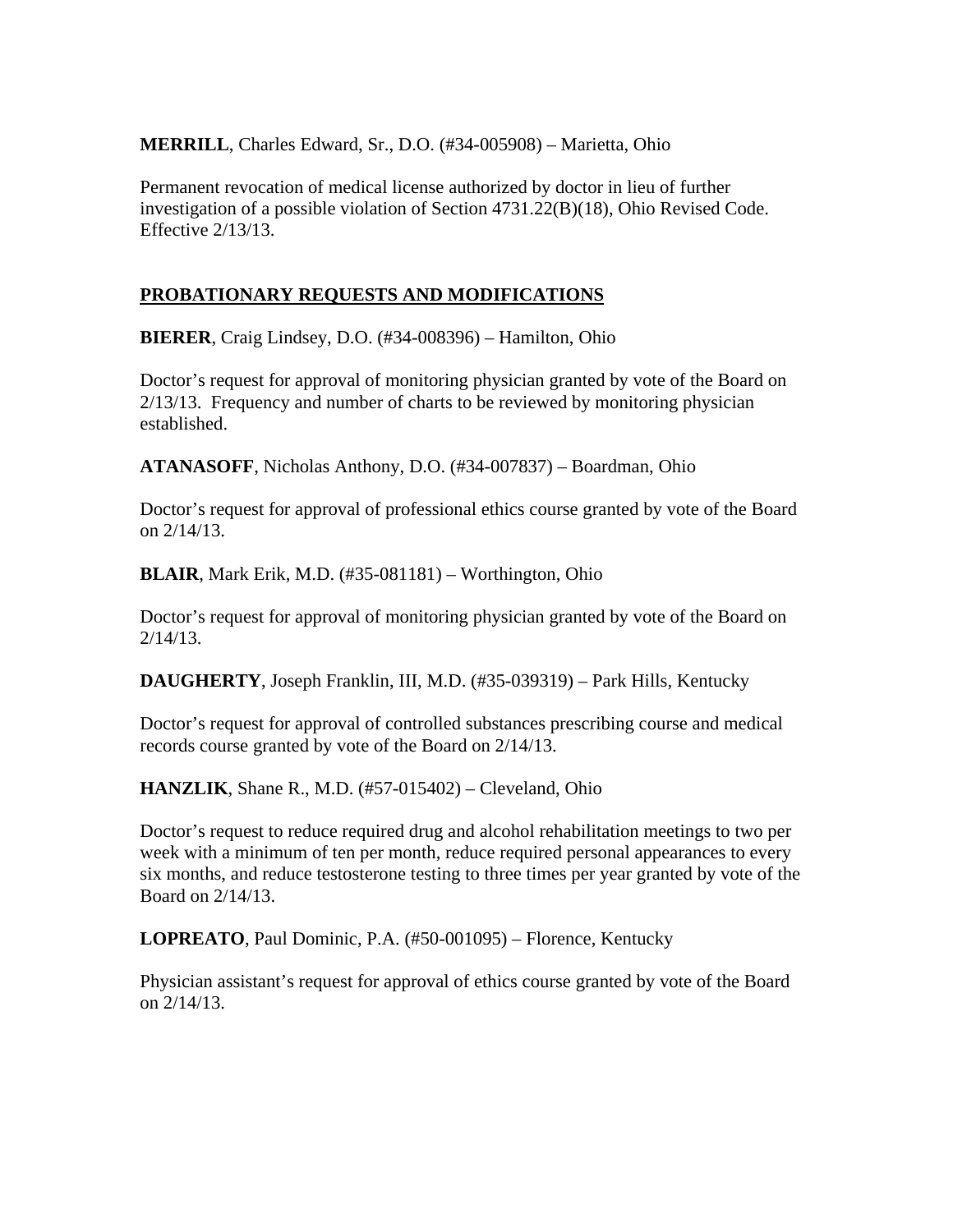**LOTTES**, Elizabeth Butler, D.O. (#34-006444) – Columbus, Ohio

Doctor's request to reduce psychiatric sessions to every six months, discontinue chart review requirement, and approval of monitoring physician granted by vote of the Board on 2/14/13.

**MERKIN**, Bruce Jeffrey, M.D. (#35-086596) – Copley, Ohio

Doctor's request for approval of revised practice plan granted by vote of the Board on 2/14/13.

**MILLIS**, Wendy A., M.D. (#35-073484) – Clyde, Ohio

Doctor's request to travel from Ohio to Michigan without prior permission granted by vote of the Board on 2/14/13.

**NEUHOFF**, Ronica Ann, M.D. (#35-067710) – Toledo, Ohio

Doctor's request for approval of monitoring physician granted by vote of the Board on 2/14/13. Frequency and number of charts to be reviewed by monitoring physician established.

**PALMA**, Michael J., M.D. (#57-018764) – Seaford, New York

Doctor's request for approval of the New York Committee for Physicians Health to conduct monitoring while doctor resides in New York granted by vote of the Board on 2/14/13.

**PURVIS**, Jerry Gaines, Jr., M.D. (#35-080726) – Ashville, Ohio

Doctor's request for approval to continue under the terms of 8/8/12 Step II Consent Agreement while residing in Georgia granted by vote of the Board on 2/14/13.

**THOMAS**, Terry Linn, D.O. (#34-007232) – Whipple, Ohio

Doctor's request for approval of the West Virginia Medical Professionals Health Program to conduct monitoring while doctor resides in West Virginia granted by vote of the Board on 2/14/13.

**WILLIAMS**, Wayne Marshall, M.D. (#35-045265) – Fayetteville, Georgia

Doctor's request for approval of the Georgia Professional Health Program to conduct monitoring while doctor resides in Georgia granted by vote of the Board on 2/14/13.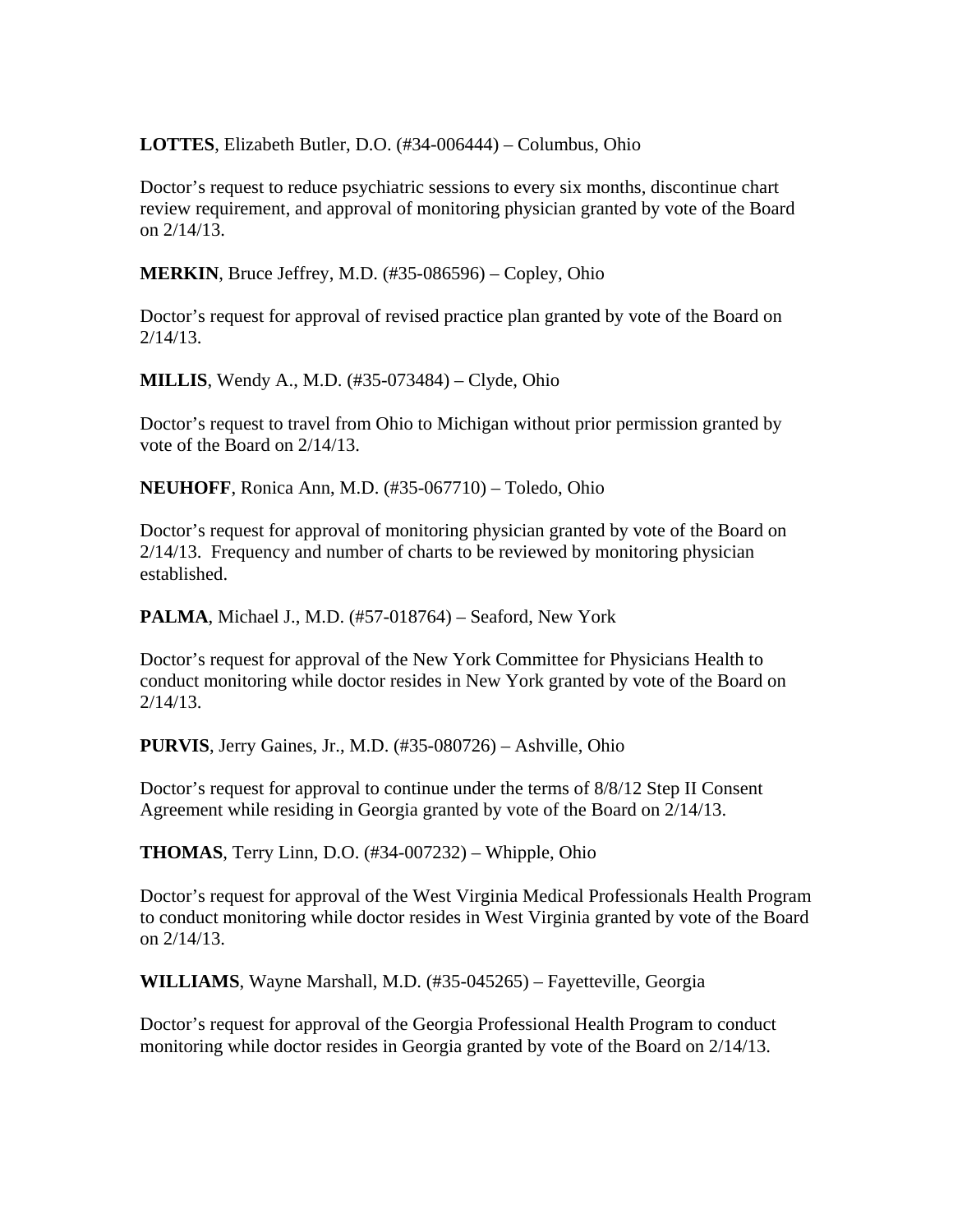### **YAMOUR**, Adil Younis, M.D. (#35-047500) – Mt. Sterling, Ohio

Doctor's request for approval of controlled substances prescribing course granted by vote of the Board on 2/14/13.

### **PROBATION TERMINATED**

**BRANDT**, Robert L., Jr., M.D. (#35-046724) – Dayton, Ohio

Doctor's request for release from terms of 2/13/08 Consent Agreement granted by vote of the Board on 2/13/13, effective immediately.

**HINES**, Nakisha Shwaina Simone, M.T. (#33-017801) – Shaker Heights, Ohio

Massage therapist's request for release from terms of 7/8/09 Consent Agreement granted by vote of the Board on 2/13/13, effective immediately.

**TIPPIE**, Toby James, P.A. (#50-001990) – Lima, Ohio

Physician assistant's request for release from terms of 2/13/08 Consent Agreement granted by vote of the Board on 2/13/13, effective immediately.

**ZINNI**, Richard Allan, D.O. (#34-003785) – Mentor, Ohio

Doctor's request for release from terms of 2/13/08 Consent Agreement granted by vote of the Board on 2/13/13, effective immediately.

### **COURT ACTIONS**

**LUNDEEN**, James Edgar, Sr., M.D. (#35-052257) – Plymouth, Ohio

By decision and entry filed on 1/17/13, the Tenth District Court of Appeals affirmed the judgment of the Franklin County Court of Common Pleas, which had upheld the Board's 12/14/11 Order of permanent revocation.

**MALLORY**, Steven Lamont, M.T. (#33-012054) – Dayton, Ohio

Notice of appeal of Board's 11/14/12 Order of permanent revocation filed by massage therapist with the Franklin County Court of Common Pleas on 1/29/13.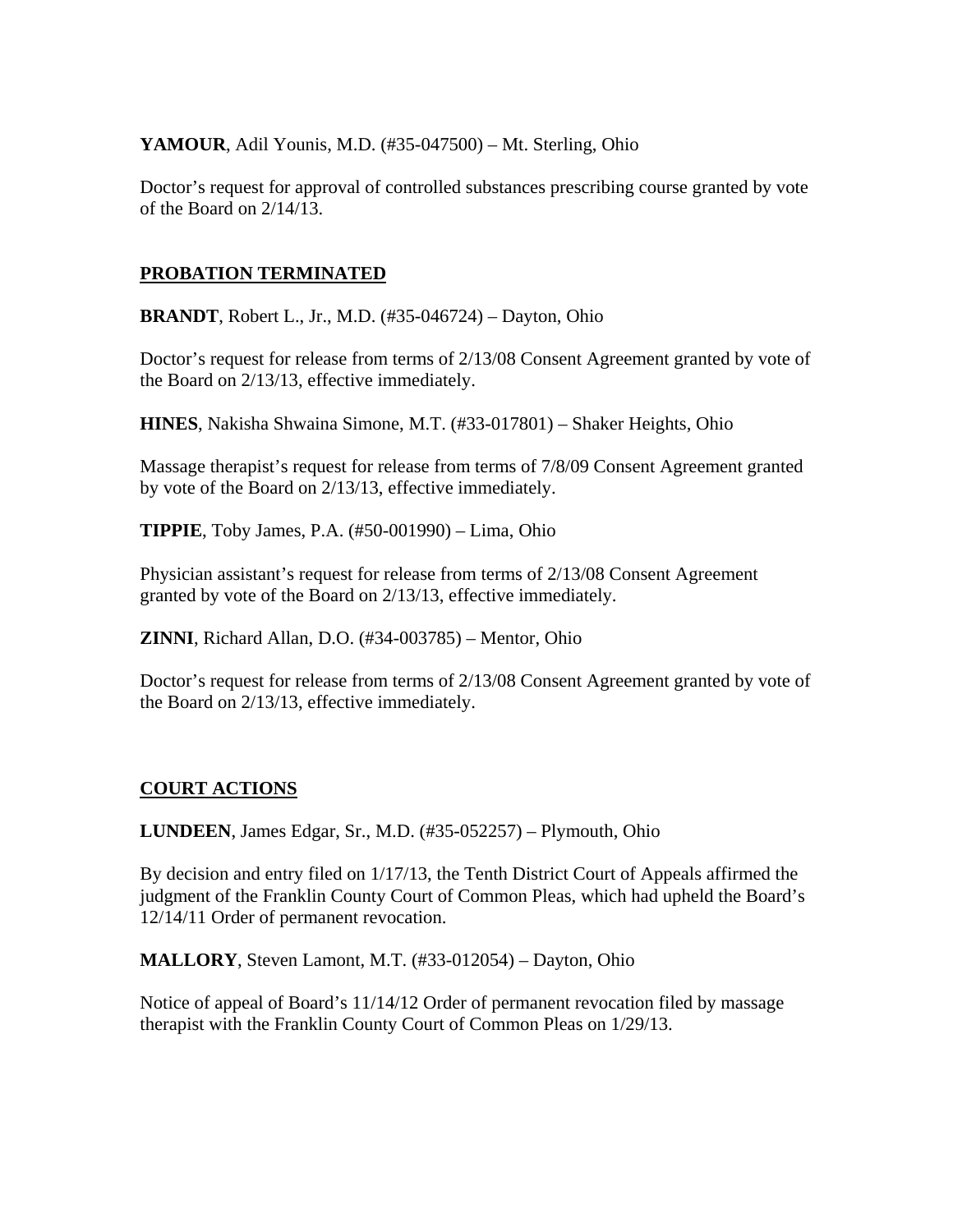**MCRAE**, Sharon Leilani, M.D. (#35-093580) – Brookline, Massachusetts

Notice of appeal of Board's 1/9/13 Order of probation filed by doctor with the Franklin County Court of Common Pleas on 1/22/13.

# **NON-DISCIPLINARY ORDERS**

**DISU**, Saka Rotimi, M.D. (M.D. Applicant) – Proctorville, Ohio

Application for license to practice medicine and surgery in Ohio denied. Based on doctor's failure to pass all three Steps of the USMLE within then years without having failed any of the Steps more than three times. Order effective  $2/14/13$ . (Journal Entry – Hearing request not timely.)

**GRAU**, Jessica Ann (M.T. Applicant) – Canton, Ohio

Application for license to practice massage therapy denied. Based on applicant's failure to provide documentation of minimum educational requirements for license. Order effective 2/14/13. (Journal Entry – No hearing requested.)

**HEMMELGARN**, Kristina Louise, M.T. (33-016228) – Pandora, Ohio

Massage therapist's application for restoration of her license to practice massage therapy granted, pending passage of the Massage and Bodywork Licensing Examination. Based on massage therapist having not practiced in at least two years prior to application for restoration of license. Order effective 2/14/13. (Journal Entry – Hearing request withdrawn.)

**KISHIMOTO**, Steve S. (M.T. Applicant) – Blue Ash, Ohio

Application for license to practice massage therapy denied. Based on applicant's failure to provide documentation of minimum educational requirements for license. Order effective 2/14/13. (Journal Entry – No hearing requested.)

**MA**, Wenzhong (M.T. Applicant) – Alhambra, California

Application for license to practice massage therapy denied. Based on applicant's failure to provide documentation of minimum educational requirements for license. Order effective 2/14/13. (Journal Entry – No hearing requested.)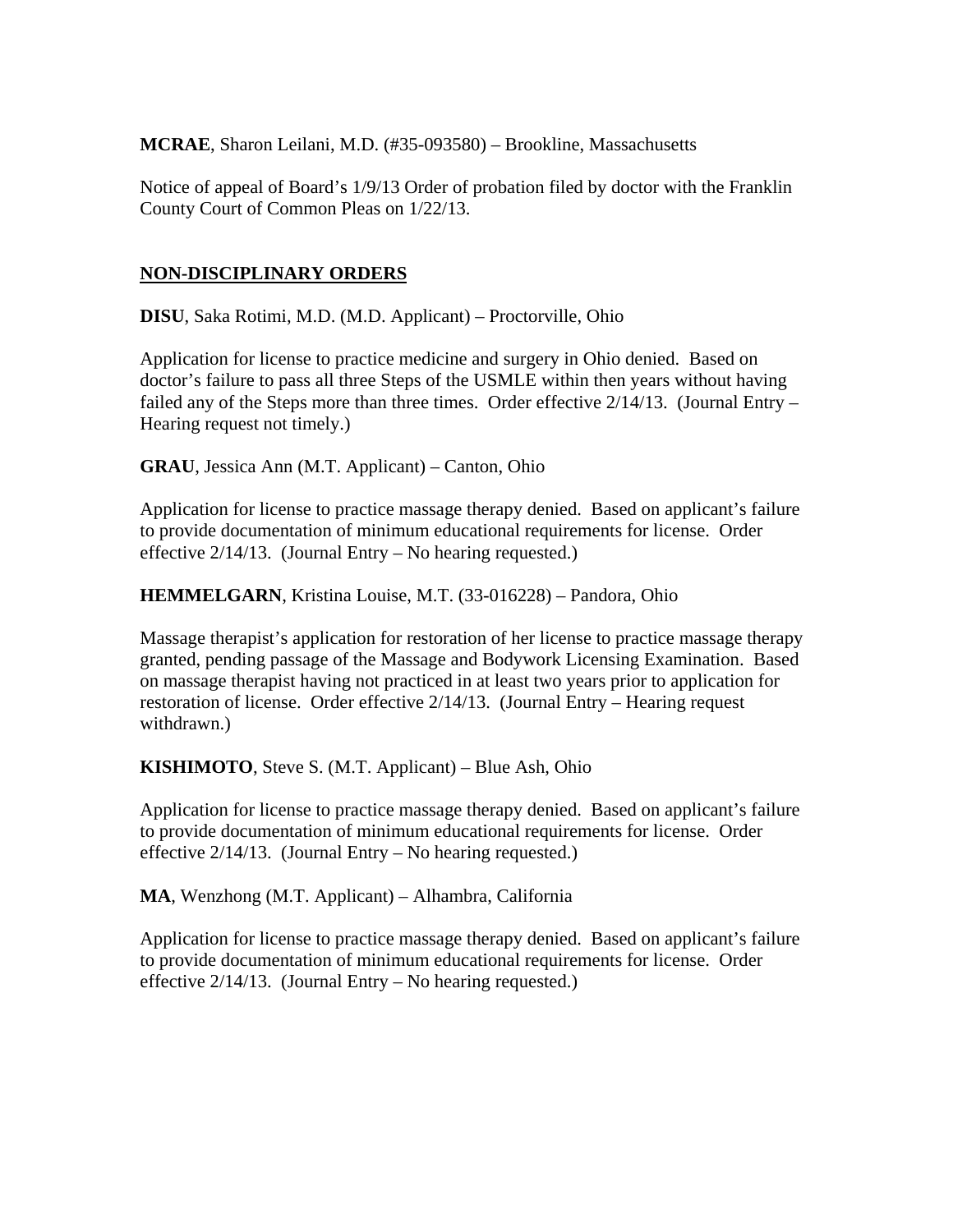**STASIUK**, Christina Anna, D.O. (D.O. Applicant) – Philadelphia, Pennsylvania

Application for license to practice osteopathic medicine and surgery in Ohio approved, pending doctor taking and passing the Comprehensive Osteopathic Medical Variable-Purpose Examination [COMVEX] or the American Osteopathic Associateion [AOA] internal medicine examination within specified period of time. Based on doctor having not practiced in at least two years prior to application for license to practice medicine and surgery in Ohio. Order effective 2/14/13. (Journal Entry – No hearing requested.)

**STITAK**, Kathie Anne, M.T. (33-007955) – Mason, Ohio

Massage therapist's application for restoration of her license to practice massage therapy granted, pending passage of the Massage and Bodywork Licensing Examination. Based on massage therapist having not practiced in at least two years prior to application for restoration of license. Order effective 2/14/13. (Journal Entry – No hearing requested.)

**SUN**, Junfeng (M.T. Applicant) – Lima, Ohio

Application for license to practice massage therapy denied. Based on applicant's failure to provide documentation of minimum educational requirements for license. Order effective 2/14/13. (Journal Entry – No hearing requested.)

**ZOU**, Bin (M.T. Applicant) – Lima, Ohio

Application for license to practice massage therapy denied. Based on applicant's failure to provide documentation of minimum educational requirements for license. Order effective 2/14/13. (Journal Entry – No hearing requested.)

Please note that revocation and suspension Orders are not always effective immediately. If you have questions about effective dates or conditions governing a doctor's practice before a Board Order takes effect, please contact the office.

Ohio law permits appeal of a Board Order to the Franklin County Court of Common Pleas. Due to this possibility and the potential for a stay that might delay the imposition of a Board action, you may wish to contact us periodically to verify a given practitioner's licensure status.

Most current citation letters, Board Orders, consent agreements and voluntary surrenders or retirements are available on the Medical Board's website at http://www.med.ohio.gov/ under "Licensee Profile and Status." If you have questions or need additional details about Citations, Board Orders, Consent Agreements, or Court Actions, please contact the Case Control Office. If you have questions regarding a probationary modification or a